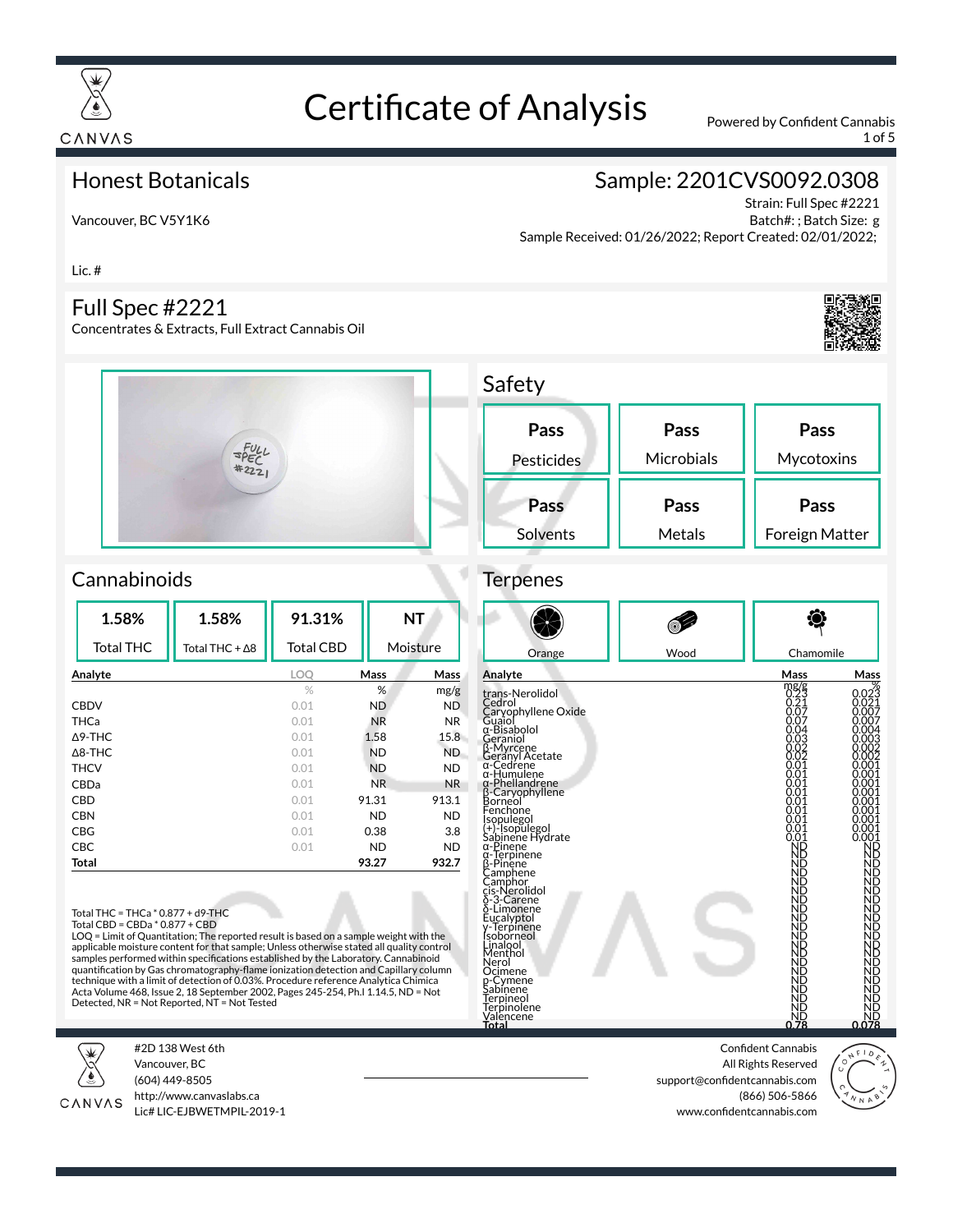

2 of 5

#### Honest Botanicals

Vancouver, BC V5Y1K6

## Sample: 2201CVS0092.0308

Strain: Full Spec #2221 Batch#: ; Batch Size: g Sample Received: 01/26/2022; Report Created: 02/01/2022;

Lic. #

### Full Spec #2221

Concentrates & Extracts, Full Extract Cannabis Oil

#### Aflatoxins **Pass**

| Analyte        | LOC | Limit |            | Mass Status |
|----------------|-----|-------|------------|-------------|
|                | PPB | PPB   | <b>PPB</b> |             |
| <b>B1</b>      |     |       |            | ND Tested   |
| <b>B2</b>      |     |       |            | ND Tested   |
| G <sub>1</sub> |     |       |            | ND Tested   |
| G <sub>2</sub> |     |       |            | ND Tested   |

Mycotoxins screening by Lateral flow immunochromatographic assay based on competitive immunoassay with a detection limit of 20 ppb. Procedure reference AOAC Method 991.31; U.S.P. ND = Not Detected, NR = Not Reported, NT = Not Tested

| <b>Heavy Metals</b> |            |            |            | Pass          |
|---------------------|------------|------------|------------|---------------|
| Analyte             | LOC        | Limit      | Mass       | <b>Status</b> |
|                     | <b>PPM</b> | <b>PPM</b> | <b>PPM</b> |               |
| Arsenic             | 5          |            | ND.        | <b>Tested</b> |
| Cadmium             | 5          |            | ND.        | <b>Tested</b> |
| Cobalt              | 5          |            | <b>ND</b>  | <b>Tested</b> |
| Copper              | 5          |            | <b>ND</b>  | Tested        |
| Lead                | 5          |            | <b>ND</b>  | <b>Tested</b> |
| Manganese           | 5          |            | ND.        | Tested        |
| Mercury             | 5          |            | <b>ND</b>  | <b>Tested</b> |
| Nickel              | 5          |            | <b>ND</b>  | Tested        |
| Zinc                | 5          |            | <b>ND</b>  | Tested        |

| Analyte                              | Limit             | Mass  | <b>Status</b> |
|--------------------------------------|-------------------|-------|---------------|
|                                      | CFU/g             | CFU/g |               |
| Aerobic Bacteria                     | 500000            | ND.   | Pass          |
| Bile-Tolerant Gram-Negative Bacteria | 10000             | NR.   | NT            |
| E. Coli                              |                   | NR.   | NT            |
| Salmonella                           |                   | NR.   | NT            |
| Yeast & Mold                         | 1000 <sup>1</sup> | ND.   | Pass          |

TNTC = Too Numerous to Count; Unless otherwise stated all quality control samples performed within specifications established by the Laboratory. Detection limit: 1000 CFUs per gram. 10000 CFUs per gram accepted limit. Microbial analysis method by 3M™<br>Petrifilm™ count plates for Salmonella, E. coli, yeast and mold, with a detection limit of 1000 cfu/g. Procedure reference AOAC Method 991.14; U.S.P. ND = Not Detected, NR = Not Reported, NT = Not Tested

#### Residual Solvents Pass **Analyte LOQ Limit Mass Status** PPM PPM PPM<br>1.000 5000.000 ND Acetone 1.000 5000.000 ND Pass **Ethanol 1.000 5000.000 ND Pass Heptane 1.000 5000.000 ND Pass Isobutane 1.000 5000.000 ND Pass**<br>**Isopropanol** 1.000 5000.000 **ND Pass** Isopropanol n-Butane 1.000 5000.000 **ND** Pass n-Hexane 1.000 5000.000 **ND** Pass n-Pentane 1.000 5000.000 ND Pass

LOQ = Limit of Quantitation; The reported result is based on a sample weight with the applicable moisture content for that sample; Unless otherwise stated all quality control samples performed within specifications established by the Laboratory. Residual Solvents determination method by gas chromatographic headspace analysis, with a detection limit of 1-10 ppm. Procedure reference AOAC Method 2019.002; U.S.P, ND = Not Detected, NR

= Not Reported, NT = Not Tested

LOQ = Limit of Quantitation; The reported result is based on a sample weight with the applicable moisture content for that sample; Unless otherwise stated all quality control samples performed within specifications established by the Laboratory. Heavy metal screening method by reagent colorimetric test strips for arsenic, cadmium, cobalt, copper, lead, manganese, mercury, nickel and zinc with a detection limit of 0.2-5 ppm. Procedure reference AOAC Method 2013.06; U.S.P. ND = Not Detected, NR = Not Reported, NT = Not Tested



#2D 138 West 6th Vancouver, BC (604) 449-8505



http://www.canvaslabs.ca Lic# LIC-EJBWETMPIL-2019-1

Confident Cannabis All Rights Reserved support@confidentcannabis.com (866) 506-5866 www.confidentcannabis.com



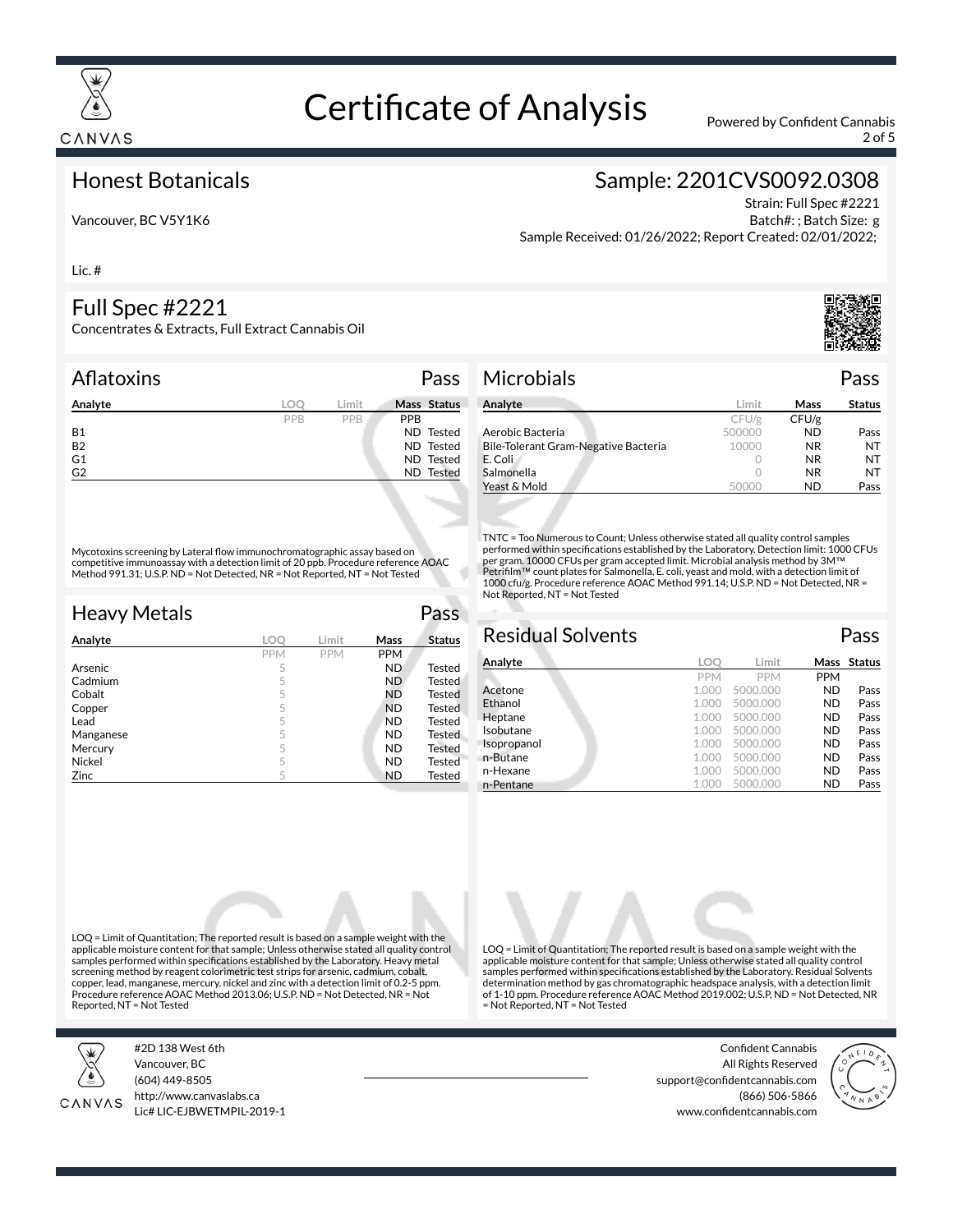

3 of 5

### Honest Botanicals

# Sample: 2201CVS0092.0308

Strain: Full Spec #2221 Batch#: ; Batch Size: g Sample Received: 01/26/2022; Report Created: 02/01/2022;

Lic. #

#### Full Spec #2221

Vancouver, BC V5Y1K6

Concentrates & Extracts, Full Extract Cannabis Oil

# Pesticides **Passage Contract Contract Contract Contract Contract Contract Contract Contract Contract Contract Contract Contract Contract Contract Contract Contract Contract Contract Contract Contract Contract Contract Cont**



| Analyte              | LOC        | Limit      | <b>Mass</b> | <b>Status</b> | Analyte             | LOC        | Limit      | Mass       | <b>Status</b> |
|----------------------|------------|------------|-------------|---------------|---------------------|------------|------------|------------|---------------|
|                      | <b>PPM</b> | <b>PPM</b> | <b>PPM</b>  |               |                     | <b>PPM</b> | <b>PPM</b> | <b>PPM</b> |               |
| <b>Methamidophos</b> | 1.700      |            | ND          | Tested        | Dimethoate          | 1.300      |            | <b>ND</b>  | Tested        |
| Parathion Ethyl      | 1.700      |            | ND          | Tested        | <b>Isocarbophos</b> | 3.100      |            | <b>ND</b>  | Tested        |
| <b>Dichlorvos</b>    | 0.300      |            | ND          | Tested        | Acephate            | 3.500      |            | <b>ND</b>  | Tested        |
| <b>Malathion</b>     | 2.000      |            | <b>ND</b>   | Tested        | Carbofuran          | 0.500      |            | <b>ND</b>  | Tested        |
| Monocrotophos        | 2.500      |            | ND          | Tested        | Carbaryl            | 2.500      |            | ND         | Tested        |
|                      |            |            |             |               |                     |            |            |            |               |

LOQ = Limit of Quantitation; The reported result is based on a sample weight with the applicable moisture content for that sample; Unless otherwise stated all quality control samples performed within specifications established by the Laboratory. Screened for acephate, carbaryl, carbofuran, carbosulfan, dichlorvos, dimethoate,<br>dipterex, isocarbophos, malathion, methamidophos, monocrotoph



CANVAS

#2D 138 West 6th Vancouver, BC (604) 449-8505 http://www.canvaslabs.ca Lic# LIC-EJBWETMPIL-2019-1

Confident Cannabis All Rights Reserved support@confidentcannabis.com (866) 506-5866 www.confidentcannabis.com

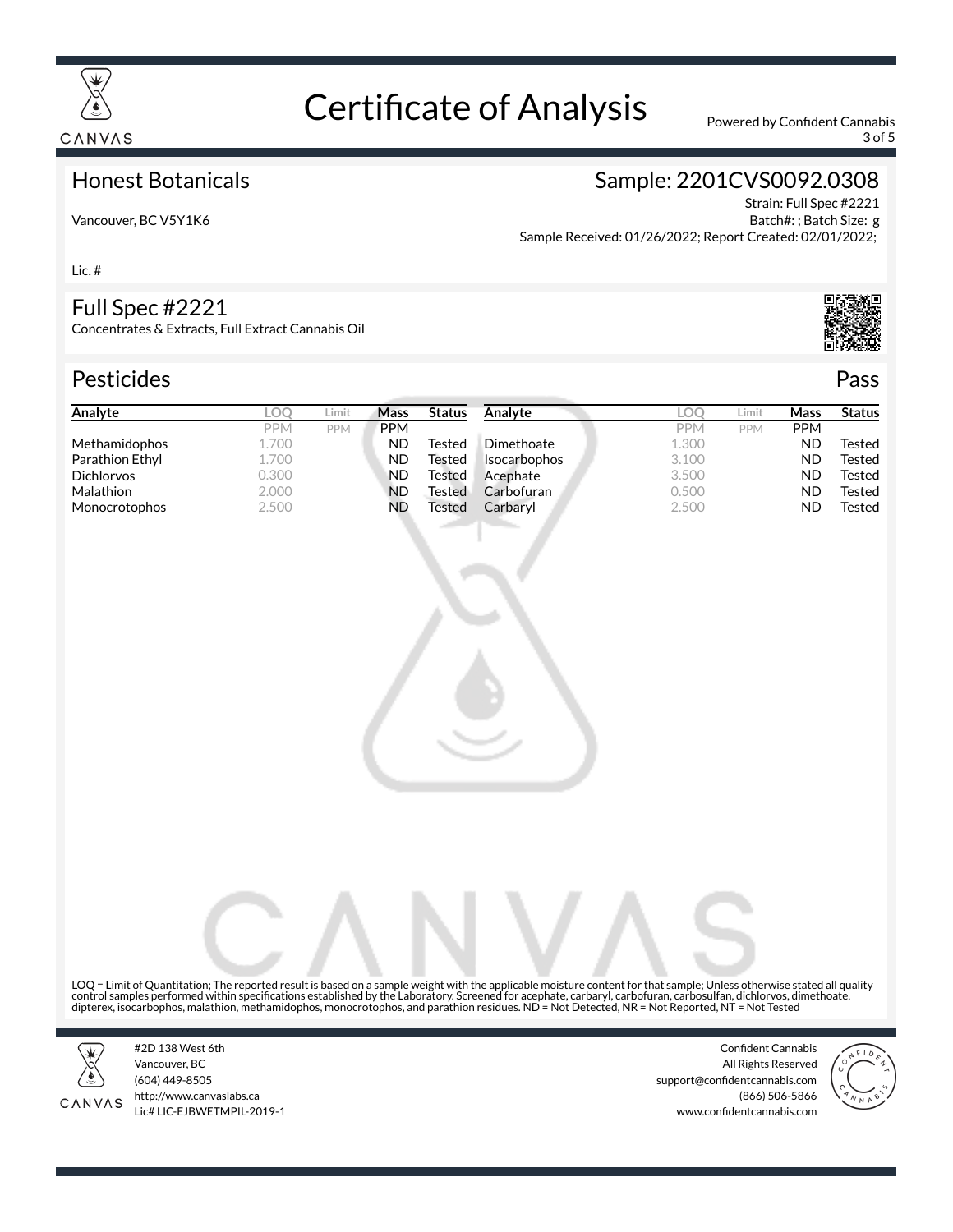

4 of 5

### Honest Botanicals

# Sample: 2201CVS0092.0308

Vancouver, BC V5Y1K6

Strain: Full Spec #2221 Batch#: ; Batch Size: g Sample Received: 01/26/2022; Report Created: 02/01/2022;

Lic. #

#### Full Spec #2221

Concentrates & Extracts, Full Extract Cannabis Oil

### Pesticides Pass



| Analyte | LOO                                                                                                                                                                                                                                                                                                                                                                                                      | Limit | Mass | <b>Status</b> | Analyte | LOQ | Limit | Mass                                                 | <b>Status</b> |
|---------|----------------------------------------------------------------------------------------------------------------------------------------------------------------------------------------------------------------------------------------------------------------------------------------------------------------------------------------------------------------------------------------------------------|-------|------|---------------|---------|-----|-------|------------------------------------------------------|---------------|
|         |                                                                                                                                                                                                                                                                                                                                                                                                          |       |      |               |         |     |       |                                                      |               |
|         |                                                                                                                                                                                                                                                                                                                                                                                                          |       |      |               |         |     |       |                                                      |               |
|         |                                                                                                                                                                                                                                                                                                                                                                                                          |       |      |               |         |     |       |                                                      |               |
|         |                                                                                                                                                                                                                                                                                                                                                                                                          |       |      |               |         |     |       |                                                      |               |
|         |                                                                                                                                                                                                                                                                                                                                                                                                          |       |      |               |         |     |       |                                                      |               |
|         |                                                                                                                                                                                                                                                                                                                                                                                                          |       |      |               |         |     |       |                                                      |               |
|         |                                                                                                                                                                                                                                                                                                                                                                                                          |       |      |               |         |     |       |                                                      |               |
|         |                                                                                                                                                                                                                                                                                                                                                                                                          |       |      |               |         |     |       |                                                      |               |
|         |                                                                                                                                                                                                                                                                                                                                                                                                          |       |      |               |         |     |       |                                                      |               |
|         |                                                                                                                                                                                                                                                                                                                                                                                                          |       |      |               |         |     |       |                                                      |               |
|         |                                                                                                                                                                                                                                                                                                                                                                                                          |       |      |               |         |     |       |                                                      |               |
|         |                                                                                                                                                                                                                                                                                                                                                                                                          |       |      |               |         |     |       |                                                      |               |
|         |                                                                                                                                                                                                                                                                                                                                                                                                          |       |      |               |         |     |       |                                                      |               |
|         |                                                                                                                                                                                                                                                                                                                                                                                                          |       |      |               |         |     |       |                                                      |               |
|         |                                                                                                                                                                                                                                                                                                                                                                                                          |       |      |               |         |     |       |                                                      |               |
|         |                                                                                                                                                                                                                                                                                                                                                                                                          |       |      |               |         |     |       |                                                      |               |
|         |                                                                                                                                                                                                                                                                                                                                                                                                          |       |      |               |         |     |       |                                                      |               |
|         |                                                                                                                                                                                                                                                                                                                                                                                                          |       |      |               |         |     |       |                                                      |               |
|         |                                                                                                                                                                                                                                                                                                                                                                                                          |       |      |               |         |     |       |                                                      |               |
|         |                                                                                                                                                                                                                                                                                                                                                                                                          |       |      |               |         |     |       |                                                      |               |
|         | LOQ = Limit of Quantitation; The reported result is based on a sample weight with the applicable moisture content for that sample; Unless otherwise stated all quality<br>control samples performed within specifications established by the Laboratory. Screened for acephate, carbaryl, carbofuran, carbosulfan, dichlorvos, dimethoate, dipertex, isocarbophos, malathion, methamidophos, monocrotoph |       |      |               |         |     |       |                                                      |               |
|         |                                                                                                                                                                                                                                                                                                                                                                                                          |       |      |               |         |     |       |                                                      |               |
|         | #2D 138 West 6th                                                                                                                                                                                                                                                                                                                                                                                         |       |      |               |         |     |       | <b>Confident Cannabis</b>                            |               |
|         | Vancouver, BC<br>(604) 449-8505                                                                                                                                                                                                                                                                                                                                                                          |       |      |               |         |     |       | All Rights Reserved<br>support@confidentcannabis.com |               |
| CANVAS  | http://www.canvaslabs.ca<br>Lic# LIC-EJBWETMPIL-2019-1                                                                                                                                                                                                                                                                                                                                                   |       |      |               |         |     |       | (866) 506-5866<br>www.confidentcannabis.com          |               |
|         |                                                                                                                                                                                                                                                                                                                                                                                                          |       |      |               |         |     |       |                                                      |               |